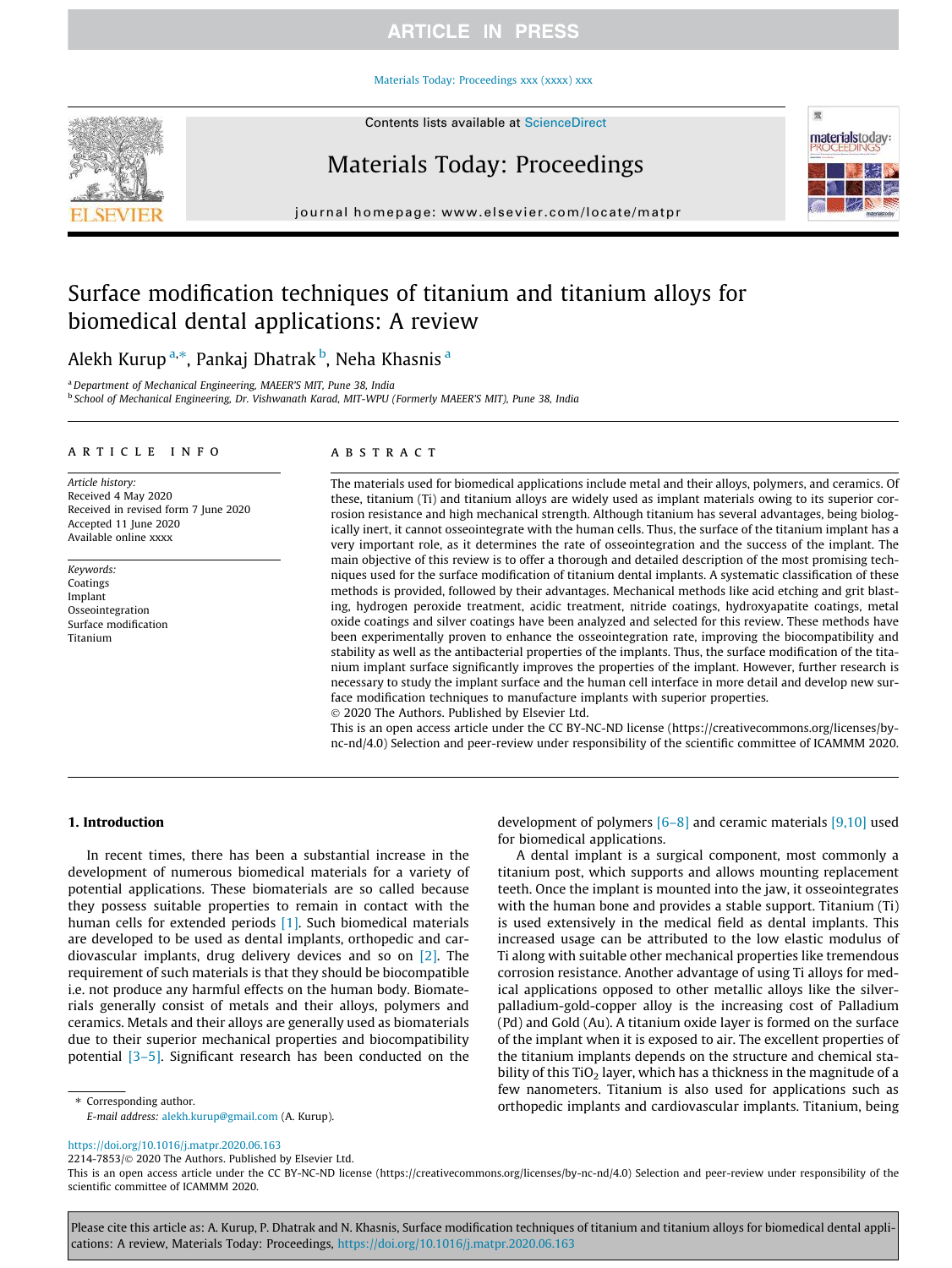highly corrosion resistant, stays relatively unchanged when it is inserted into the human body as implants, and this property makes titanium biologically inert. Thus, titanium cannot osseointegrate with the human bone cells. Moreover, titanium also possesses lower wear and resistance to abrasion, as its hardness value is low. Surface modification of the titanium surface is necessary, as these properties cannot be infused into the metal during the manufacturing stage. Thus, surface modification techniques are required so that the bone formation and bonding process on titanium and titanium alloys is accelerated [11].

The Grand View Research assessed and valued the global dental implant market at around USD 4.6 billion in 2019, with an expected growth rate 9.0% CAGR. Increasing popularity of dental implants, prosthetic demands and increasing number of dental injuries are some of the key factors for this estimated growth. Of these dental implants, titanium holds the largest market share due to its several benefits. Therefore, there is a greater need to produce Ti implants that have improved life. The surface modification of the titanium implant plays a vital role in this matter and it has been found to significantly improve the biocompatibility and antibacterial activity of the implant.

This paper is structured to first explain the concept of osseointegration and then discuss about how the implant surface and surface modification techniques help in improving the osseointegration rate. In this review, the focus is mainly on some of the most promising techniques for the surface modification of titanium implants: mechanical methods like acid etching and grinding as well as coatings like hydrogen peroxide treatment using fluoride (F) and chloride (Cl) ions [12], hydroxyapatite [13,14], nitride [15,16], metal oxides [17–19] and silver [20,21]. These methods have been experimentally shown to improve the various properties of the titanium implant, making it more suitable to be inserted into the human jawbone. As the current trend shows a substantial increase in the use of titanium implants, it is becoming increasingly necessary to develop methods that would improve long-term usage of these implants. The properties that have been observed to be the most crucial for the success of the implants are the rate of osseointegration, the roughness of the titanium implant surface and finally the antibacterial property of the implant.

### 2. Osseointegration and relationship with surface modification

Osseointegration has been defined as the direct connection between the human bone and the implant. This plays a key role in implant stability and ensures the success of the implant [23]. In case of the natural tooth, there are several periodontal ligaments that are present between the root of the tooth and the surrounding bone which support the tooth (Fig. 1(a)). However, in the case of implants, they are in direct contact with the bone, there are no periodontal ligaments (Fig. 1(b)). Once the implant is inserted into the bone, the bone grows around the porous structured implant. Once osseointegrated, the implant becomes as flexible and strong as a natural tooth. However, the process of osseointegration can take a long time, usually ranging from a few weeks to a few months. The entire process of osseointegration can be divided into four phases: Hemostasis, Inflammation, Proliferation and Remodeling [24]. Several studies have been conducted to study the different methods to augment the surface properties of the dental implant, thus enhancing the osseointegration rate. Guglielmotti et al. conducted several experiments to study the factors affecting osseointegration. It was observed that surfaces having higher roughness and waviness, which enhanced osseointegration [25]. When the surface properties of the implant are improved, it helps in improving the bonding between the bone and the implant, improves the



Fig. 1. (a) Tissues surrounding a natural human tooth (b) Osseointegration of implant with the bone [22].

corrosion and wear resistance of the implant, and makes the implant more biocompatible [26]. In order to osseointegrate with the human bone, the surface of titanium implant has to be modified. Dental implants with rough surfaces have been experimentally shown to have increased bone fixation and Bone-to-Implant Contact (BIC) percentage than commercially available implants [27].

### 3. Requirements of surface modification techniques

#### i. Prevent bone formation:

Titanium implants form a layer of calcium phosphate when implanted into the human bone. This improves the hard-tissue compatibility of the implant, but it also leads to increased bone formation. When these alloys are removed from the bone, it leads to re-fracture of the bone. Thus, it is necessary to employ surface modification techniques that do not lead to bone formation [28].

ii. Adhesion to soft tissue:

When the implant does not fully adhere to the soft tissue, it can cause inflectional diseases as well as inflammation, known as ''Implantitis". This can cause failure of the dental implant. Thus, surface modification techniques that help in improving the adhesion of dental implants to the soft tissue are required.

iii. Prevent biofilm formation:

A biofilm is formed when the bacteria invade the implanted site, further leading to the multi-layered formation of bacteria, causing infections like per-implantitis. Thus, it is necessary to inhibit the biofilm formation.

iv. Increase the wear resistance of the implant.

### 4. Surface modification techniques

### *4.1. Mechanical methods*

The goal of mechanical methods for the surface modification of titanium implants is to alter the surface morphology of the implant, as this will improve the bonding of the implant with the bone. The methods used for this purpose are grinding, machining,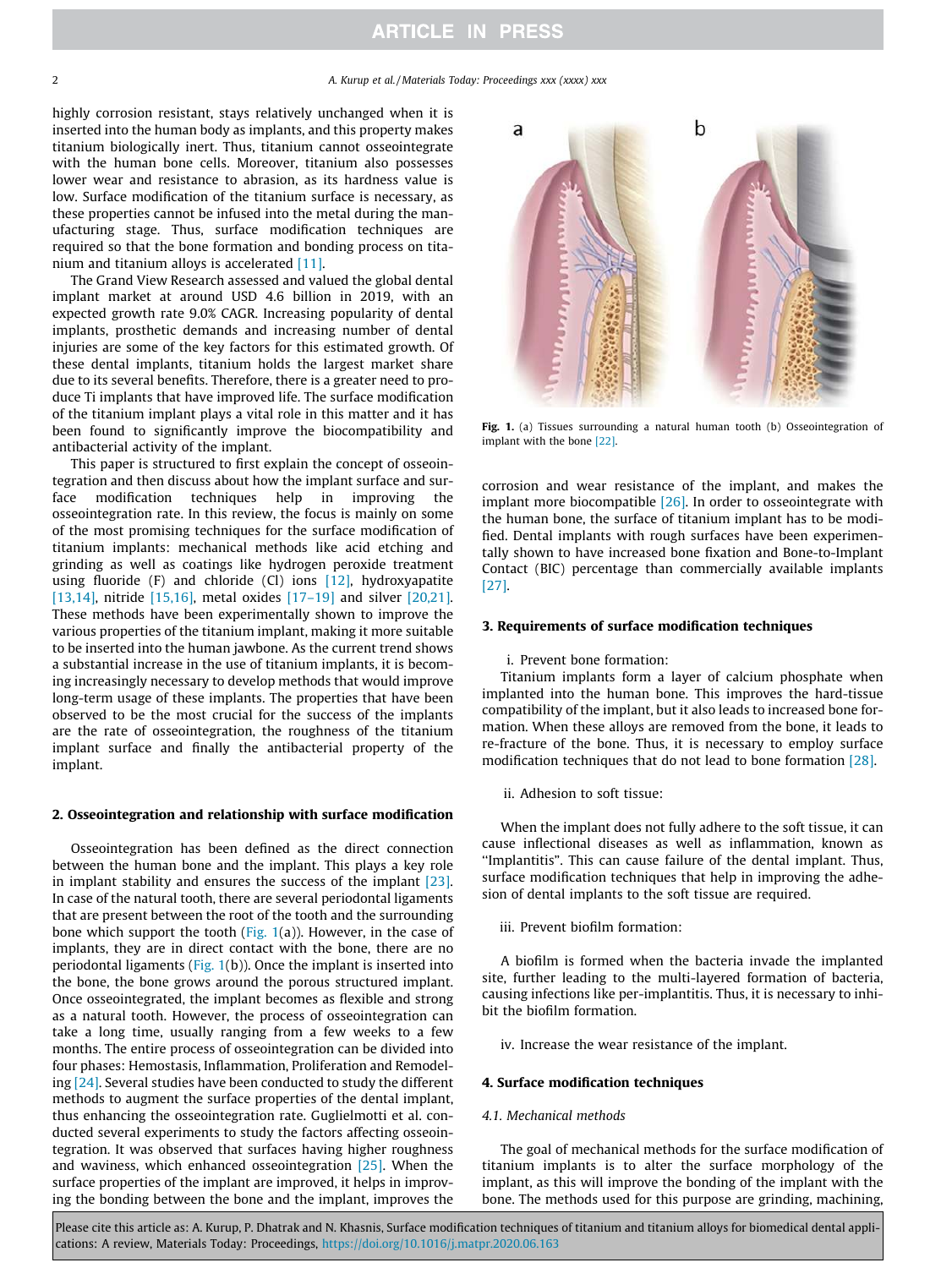blasting and polishing [29]. These methods use the application of external forces for shaping or roughening the surface. Such methods help in achieving the required surface topography and roughness as well as removing any present surface contamination, which would improve the attachment between the implant surface and the bone [30,31]. Another method for improving the osseointegration of the implant is the selection of an optimum thread profile of the implant [32–34]. Wennerberg et al. concluded that modified implants having a rougher surface compared to smoother machined implants possessed better bone fixation [35]. Souza et al. reviewed the various methods used for nano-scale modification of the titanium implant surface and summarized the various methods. Several methods showed increased roughness values and higher water contact angles, indicating enhanced rate of osseointegration [36] Table 1.

### *4.2. Acidic treatment*

The implant surfaces are treated with acids to remove any oxide scales that may have been formed, thus causing contamination, followed by treating the surface with alkalis to improve the biocompatibility. Takeuchi et al. evaluated the effect of the acids, sodium persulfate (Na<sub>2</sub>S<sub>2</sub>O<sub>8</sub>), sulfuric acid (H<sub>2</sub>SO<sub>4</sub>) and hydrochloric acid (HCl) on the Ti surface. This was followed by rinsing the titanium surface using acetone or ultrapure water [37]. The study concluded that using a blend of 10.0 N hydrochloric acid and acetone reduced the value of Carbon/Titanium and Nitrogen/Titanium to the highest extent among the acids used. Treating the Ti surface with 5.0% sodium persulfate and acetone also gave desirable results, however left behind a residue of  $S_2O_8^{2-}$  on the surface. Similar phenomena were observed on Ti surfaces treated with 0.10–10.0 N sulfuric acid. Wen et al. conducted a two-step chemical treatment process by treating the Ti sample using hydrochloric acid and sulfuric acid, followed by boiling in a sodium hydroxide (NaOH) solution [38]. The objective of this process was to enable quick deposition of Calcium Phosphate Layers (CPL) on the surface of commercially available titanium implants to improve the bioactivity and bone bonding capability of the implants. Treating the surface using the acid produced several acid-etched pits and increased the surface area. The alkali treatment that followed formed a microporous surface layer and more titanium oxide was formed in the microporous layer. This significantly improves the adhesion of CPL to the Ti surface. Ban et al. evaluated the consequence of concentrated sulfuric acid on the surface of titanium [39]. In this study, commercially pure Ti was treated with concentrated sulfuric acid (48.0%) to study the changes on the Ti surface. The surface roughness values obtained were higher as compared to those achieved after etching titanium using varying concentrations of other acids. Nanci et al. developed a method to modify the titanium surface to promote the tissue-healing phenomena and improve the implant integration  $[40]$ . The titanium surface was first treated using  $H<sub>2</sub>SO<sub>4</sub>$  and  $H_2O_2$  to clean the surface of the implant and generate a stable  $TiO<sub>2</sub>$  layer. An aminoalkylsilane layer was then covalently attached

### Table 1

Some of the implant surface treatment methods and corresponding roughness and water contact angles [36].

| Grit-blasting                                                                 | Etching substance                                                                                                                                                                      | Roughness<br>$(\mu m)$                                | Water<br>contact angle<br>(degrees) |
|-------------------------------------------------------------------------------|----------------------------------------------------------------------------------------------------------------------------------------------------------------------------------------|-------------------------------------------------------|-------------------------------------|
| $Al_2O_3$ (250–300 $\mu$ m)<br>$Al_2O_3$ (355-425 µm)<br>$ZrO2$ (250 $\mu$ m) | 18% HCl/48% H <sub>2</sub> SO <sub>4</sub><br>HCI/H <sub>2</sub> SO <sub>4</sub> (1:3)<br>98% H <sub>2</sub> SO <sub>4</sub> /36.50%<br>HCl $(H_2O_2/HCl/H_2SO_4)$<br>$(v/v - 2:4:3))$ | $1.66 \pm 0.10$<br>$2.92 \pm 0.22$<br>$7.63 \pm 1.14$ | 117.6<br>$131.72 \pm 2.07$          |
| $SiO2$ (250 $\mu$ m)                                                          | $H2O/HCl/H2SO4$<br>$(v/v - 2:4:3)$                                                                                                                                                     | $1.97 \pm 0.19$                                       | $79.08 \pm 2.60$                    |

to the TiO<sub>2</sub> layer. This helped in inducing biological activity and promoted the tissue healing process to improve the implant integration with the bone and soft tissues. Thus, acidic treatment is a commonly used method, followed by treating the surface with an alkali to improve biocompatibility.

### *4.3. Hydrogen peroxide treatment*

Khodaei et al. conducted a study using hydrogen peroxide  $(H<sub>2</sub>O<sub>2</sub>)$  for altering the surface of titanium implants to enhance the bone-bonding ability and increase the osseointegration rate of the implant  $[12]$ . In this study, the effect of chloride (Cl) and fluoride (F) ions (oxidizing ions) was observed. The order of the thickness of the anatase (TiO<sub>2</sub>) layer was such that the hydrogen peroxide treated sample had the greatest thickness of the anatase layer, followed by the hydrogen peroxide-chloride sample and lastly the hydrogen peroxide-fluoride sample Fig. 2. The presence of anatase (a bioactive phase) on the surface of titanium would make the sample less bio-inert. However, it was observed that titania gel from the titanium surface was mainly dissolved by the fluoride ions and partly by the chloride ions, thus reducing the formation of anatase. According to the wettability measurement, hydrogen peroxide-chloride sample had the highest hydrophilicity and the hydrogen peroxide-fluoride sample had the greatest hydrophobicity. Thus, the hydrogen peroxide-chloride sample had the smallest water contact angle, followed by the hydrogen peroxide sample and lastly by the hydrogen peroxide-fluoride sample. The reduced water contact angle lead to an increase in the wettability, which increased the adsorption of protein, thus leading to improved cell adhesion. Karthega et al. conducted experiments to study the effect of varying concentrations of hydrogen peroxide on titanium [41]. Titanium was treated with  $H_2O_2$  of varying concentrations, 25.0 wt%, 15.0 wt% and 5.0 wt%. Titanium, which was treated using the 15.0 wt%  $H<sub>2</sub>O<sub>2</sub>$  solution exhibited the highest thickness of the anatase titania layer. The biocompatibility of the samples was tested by immersing the samples in a Simulated Body Fluid (SBF) solution. The order of the ease in which the calcium phosphate layer was formed was 15.0 wt% sample was greater than the 5.0 wt% sample which was in turn greater than the 25.0 wt% sample and all of these samples were greater than the untreated sample. The titanium sample treated with the 15.0 wt%  $H_2O_2$  solution exhibited the highest biocompatibility and bone-bonding aptitude. The electrochemical tests also showed that this sample possessed enhanced corrosion resistance. Janson et al. conducted an experiment and concluded that soaking the titanium surface in a 30 wt%  $H_2O_2$  solution at 80 °C added antibacterial properties while successive treatment with sodium hydroxide and calcium hydroxide solution improved biocompatibility [42].

#### *4.4. Titania/Hydroxyapatite coatings*

Wang et al. conducted experiments to study the effect of porous and petaling structured titanium oxide/hydroxyapatite coatings on titanium, prepared by Micro-Arc Oxidation (MAO) [13]. Titanium, being bio-inert, cannot osseointegrate with the human bone. Hydroxyapatite (HA) is one of the principal inorganic constituents of the human bone tissue. Thus, it is coated on the surface of the titanium implant. MAO was chosen over traditional methods of depositing hydroxyapatite such as sol–gel method, ion beamassisted deposition method  $[43]$  and plasma spraying method [44], due to the high bonding strength and stability that is achieved. The voltage and current values were varied during the MAO process to achieve different densities and thicknesses of the porous and petaling layer. The roughness values of the petaling structured surface (0.76–1.06  $\mu$ m) was higher than the roughness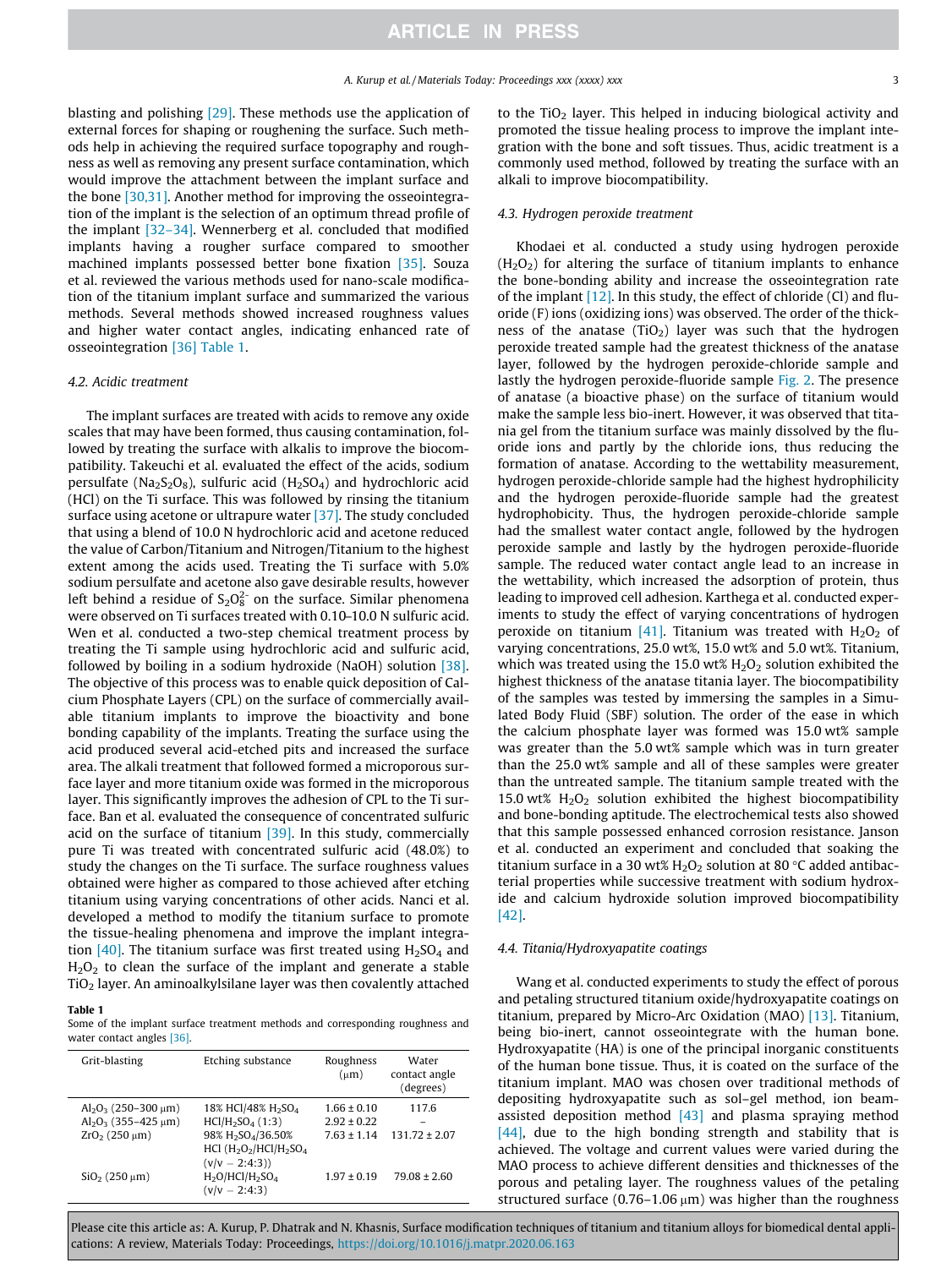4 *A. Kurup et al. / Materials Today: Proceedings xxx (xxxx) xxx*



Fig. 2. Water contact angles of (a) Untreated sample (b)  $H_2O_2$  sample (c)  $H_2O_2$  + Cl sample (d)  $H_2O_2$  + F sample [12].

value for porous structured surface  $(0.33 \mu m)$ , which in turn was higher than that of the polished surface (0.16  $\mu$ m). In addition, the water contact angle decreased from about  $88^\circ$  for the polished surface, to about  $57^{\circ}$  for the porous structured surface and finally about  $14^{\circ}$  to  $0^{\circ}$  for the petaling structured Ti surface Fig. 3. Thus, the hydrophilicity of the titanium surface was increased. It was theorized that the increase in the density of hydroxyapatite petals increased the roughness of the implant surface and hydroxyapatite exposed area, which in turn would increase the cell bonding and production. This was confirmed by observing that the promoted the adhesion and proliferation of MC3T3-E1 cells, especially on the petaling structures. It was concluded that the petaling structure proved more useful compared to the traditional porous structure to increase the biocompatibility. Ramires et al. evaluated the biocompatibility of titanium oxide/hydroxyapatite coatings of different ratios (w/w - TiO<sub>2</sub>/HA 0.5, TiO<sub>2</sub>/HA 1.0, TiO<sub>2</sub>/HA 2.0), obtained by sol–gel process [14]. The cytotoxicity test showed that samples obtained by treating with titanium oxide/hydroxyapatite did not affect the cell viability and proliferation. Of these samples,  $TiO<sub>2</sub>/HA$  1.0 proved the most beneficial. Thus, it was concluded that the titanium oxide/hydroxyapatite coatings were bioactive, as the surface hydroxyl (OH) groups stimulated the precipitation of calcium (Ca) and phosphate, thus enhancing the interactions with osteoblastic cells.

### *4.5. Nitride coatings*

Brunello et al. studied the biocompatibility and antibacterial activity of four different samples: uncoated titanium alloy (Ti64), anodized and coated with titanium nitride and zirconium nitride [15]. These coatings were applied on the titanium surface using Physical Vapor Deposition (PVD) method. Surface topology analysis revealed that the zirconium nitride coating had the lowest roughness value  $(0.066 \,\mu\text{m})$ , while the titanium nitride  $(0.116 \,\mu m)$  and anodized  $(0.112 \,\mu m)$  samples had greater roughness value than the uncoated sample  $(0.09 \,\mu m)$ . The biocompatibility was tested using the Methyl Thiazolyl Tetrazolium (MTT) test, based on the proliferation rate of fibroblasts on the titanium and the samples showed similar results. The Ames test, used to assess the mutagenic potential, showed that none of the samples showed any mutagenic activity. Zirconium nitride, followed by titanium nitride possessed the highest antibacterial activity among the different samples. Hove et al. reviewed the effects of titanium nitride (TiN) coatings on the implant surfaces  $[16]$ . It was observed that the titanium nitride coating improved the biocompatibility of the implant surfaces. However, reports of third body wear caused by the delamination of the titanium nitride were also reported. This could be an effect of the coating process, and hence the titanium nitride coating process should be improved and standardized.



Fig. 3. Roughness and water contact angles of porous and petaling structured titanium oxide/hydroxyapatite coatings on titanium [13].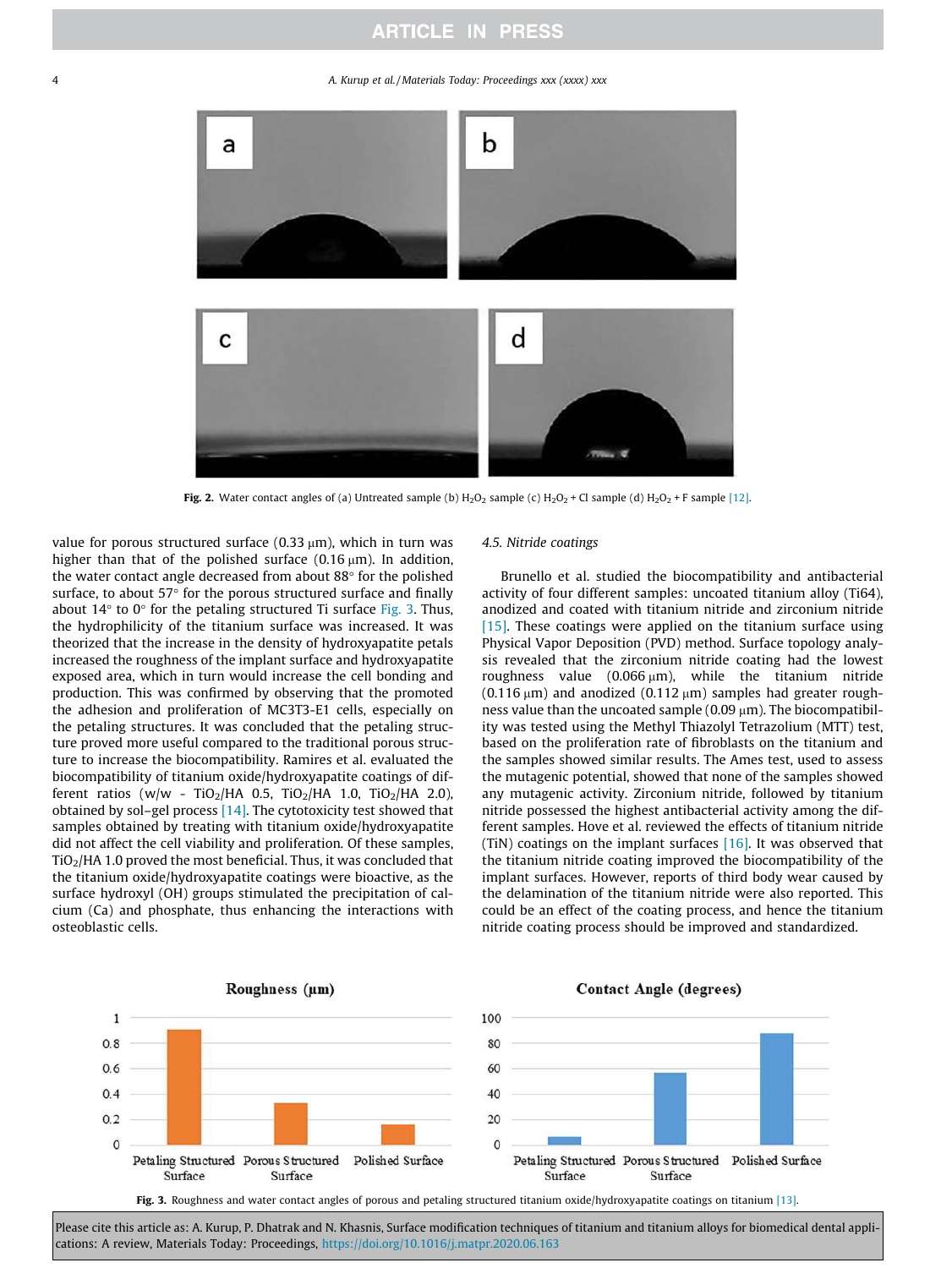#### *4.6. Metal oxide coatings*

Trino et al. studied the effects of zinc oxide (ZnO) on the surface of titanium implants  $[17]$ . Zinc oxide was chosen as it has high corrosion resistance, high biocompatibility and significant antibacterial activity. The sol–gel technique was chosen over other physical and chemical methods for depositing the zinc oxide film, as it allows a low-cost mass production and excellent substrate adhesion. Another advantage is that zinc oxide films have hydroxyl groups on their surface that can be functionalized by carboxylic acids, esters and acid chlorides, which can result in a more biocompatible and corrosion resistant surface. The zinc oxide films were functionalized with 3-(4-aminophenyl) propionic acid (APPA), polyethylene glycol (PEG), 3-mercaptopropionic acid (MPA) and (3-aminopropyl) trimetoxysilane (APTMS) bio-functional molecules. These samples showed increased corrosion resistance. Of these, zinc oxide functionalized with APPA showed the best results for biocompatibility and corrosion resistance. Sollazzo et al. studied the effects of zirconium oxide  $(ZrO<sub>2</sub>)$  on the titanium implant surface [18]. Zirconium oxide was selected as it has good chemical stability and great mechanical properties, wear resistance and biocompatibility. The study demonstrated that implants coated with zirconium oxide showed a significantly higher bone-implant contact percentage as compared to untreated samples. This signified that zirconium oxide coatings could improve implant osseointegration. He et al. studied the biological and morphological properties of titanium oxide  $(TiO<sub>2</sub>)/copper$  oxide  $(CuO)$  coatings on titanium [19]. Copper was chosen as it is beneficial for bone formation, has good antibacterial properties and studies have shown that traces of copper enhance the proliferation of osteoblastic cells. The copper coating was first deposited on titanium by pulsed direct current magnetron sputtering, and then annealed to obtain copper oxide doped titanium oxide coatings. Tests revealed that the TiO2/CuO coatings had high biocompatibility, improved cell proliferation, better corrosion resistance and antibacterial property Table 1.

### *4.7. Silver (Ag) coatings*

Kim et al. studied the effects of a stabilized Ag nanostructure on the surface of a titanium implant [20]. Silver was selected due to its superior biocompatibility and antibacterial activity, as silver ions can penetrate bacteria without damaging the essential cell membranes. The Target-ion Induced Plasma Sputtering (TIPS) method was used to generate the nanostructured layer of silver on titanium. TIPS generated a superior coating on titanium, which had superior mechanical stability and enhanced cell attachment, proliferation and differentiation. The duration of silver coating process on TIPS - titanium was changed (10.0 s, 30.0 s and 120.0 s) and the different samples were compared. The contact angle for TIPS-Ti reduced from about  $60^{\circ}$  for the unpolished sample to about  $5^{\circ}$ . This indicated that the TIPS - titanium had superior bioactivity and biocompatibility. However, the contact angle increased with

### Table 2

Summary of metal oxide coatings on titanium surface.

| Author      | Coating          | Remarks                                            |
|-------------|------------------|----------------------------------------------------|
| Trino et al | ZnO              | Increased corrosion resistance                     |
| $[17]$      |                  | Increased interaction of the surface with          |
|             |                  | biomolecules, improving biocompatibility           |
|             |                  | ZnO functionalized with APPA showed best results   |
| Sollazo     | ZrO <sub>2</sub> | Increased bone-implant contact percentage          |
| et al.      |                  | Enhanced implant osseointegration                  |
| [18]        |                  | No toxic and carcinogenic effects observed         |
| He at al.   | $C_{11}$         | Increased biocompatibility and cell proliferation. |
| [19]        |                  | Increased corrosion resistance and antibacterial   |
|             |                  | property.                                          |
|             |                  |                                                    |

increased silver sputtering time. It was observed that the 10.0 Ag-TIPS-titanium specimens had optimum conditions for cytotoxicity and antimicrobial activity. Excessive concentrations of silver (120.0 Ag-TIPS-titanium) resulted in pro-inflammatory mechanisms and affected the degree of proliferation. Thus, it was concluded that the stabilized silver on a TIPS-titanium surface improved overall healing and provided lasting stability of the implant. Huang et al. studied the outcome of tantalum nitride - silver coatings with varying silver contents on the surface of a titanium implant [21]. Tantalum nitride (TaN), owing to its excellent biocompatibility, was chosen to be doped with silver for an increased antibacterial effect. The tantalum nitride – silver (TaN-Ag) nanocomposite coating with varying silver concentrations was produced using the twin-gun reactive magnetron sputtering process. The various samples tested were tantalum nitride (TaN), TaN-Ag (14.90%), TaN-Ag (17.50%) and TaN-Ag (21.40%). The tantalum nitride coating with 14.90% silver had the highest roughness and elastic modulus values, followed by the tantalum nitride coating, and then by the tantalum nitride coating with 17.50% silver and lastly by the coating with 21.40% silver. The contact angle decreased with the presence of silver particles, and was lower for the TaN-Ag samples than for the tantalum nitride sample. The tantalum nitride coating with 21.40% silver had the least fluorescence concentration and thus retained the smallest amount of bacteria Fig. 4. Thus, it was concluded that the tantalum nitride – silver film improved the antibacterial activity and biocompatibility properties of the implants.

### *4.8. Physical methods*

The physical methods include thermal spraying, sputtering and ion deposition  $[23]$ . In these processes, there are no chemical reactions that take place. In thermal spraying, the materials are converted into molten liquid droplets at high temperatures and then coated on a base material. Thermal spraying can be further classified as flame and plasma spraying. The temperatures achieved using plasma spraying is much higher than that achieved by flame spraying. Atmospheric Plasma Spraying (APS) and Vacuum Plasma Spraying (VPS) are two forms of plasma spraying. Sputtering is commonly used method to deposit a thin film for ceramic materials and refractory metals, as it is difficult to deposit a coating on these materials using traditional evaporation methods. Sputtering is used to increase the biocompatibility and corrosion resistance of the implants. Recent advances in sputtering include Ion Bean Sputtering (IBS) and Magnetron Sputtering [30].

### *4.9. Improvement in antibacterial properties*

A major reason for implant failure is due to microbial infections caused by the implant. Biofilm formation is the main cause of infections as it is starts immediately after bacterial adhesion. Once the biofilm is formed on the implant, bacterial eradication becomes extremely difficult. Thus, in order to ensure long-term success of the implant, antibacterial properties of the implant plays a major role. Chouirfa et al. have studied the antibacterial properties imparted to the implants by various surface modification techniques [45]. In this respect, Ti nano-coated surfaces have shown a greater effectiveness against bacteria like Streptococcus Mutans, Staphylococcus Aureus and Streptococcus Sanguinis. Similarly, the other techniques explained above such as silver (Ag) coatings, fluoride (F) and chloride (Cl) implanted coatings, titanium nitride (TiN) coatings, hydroxyapatite coatings and  $TiO<sub>2</sub>$  have all displayed high antibacterial properties. Smeets et al. have studied the effects of surface modification methods like micro and nano scale modification enhance the rate of osseointegration while inhibiting bacterial adhesion  $[46]$ . However, further research is required as the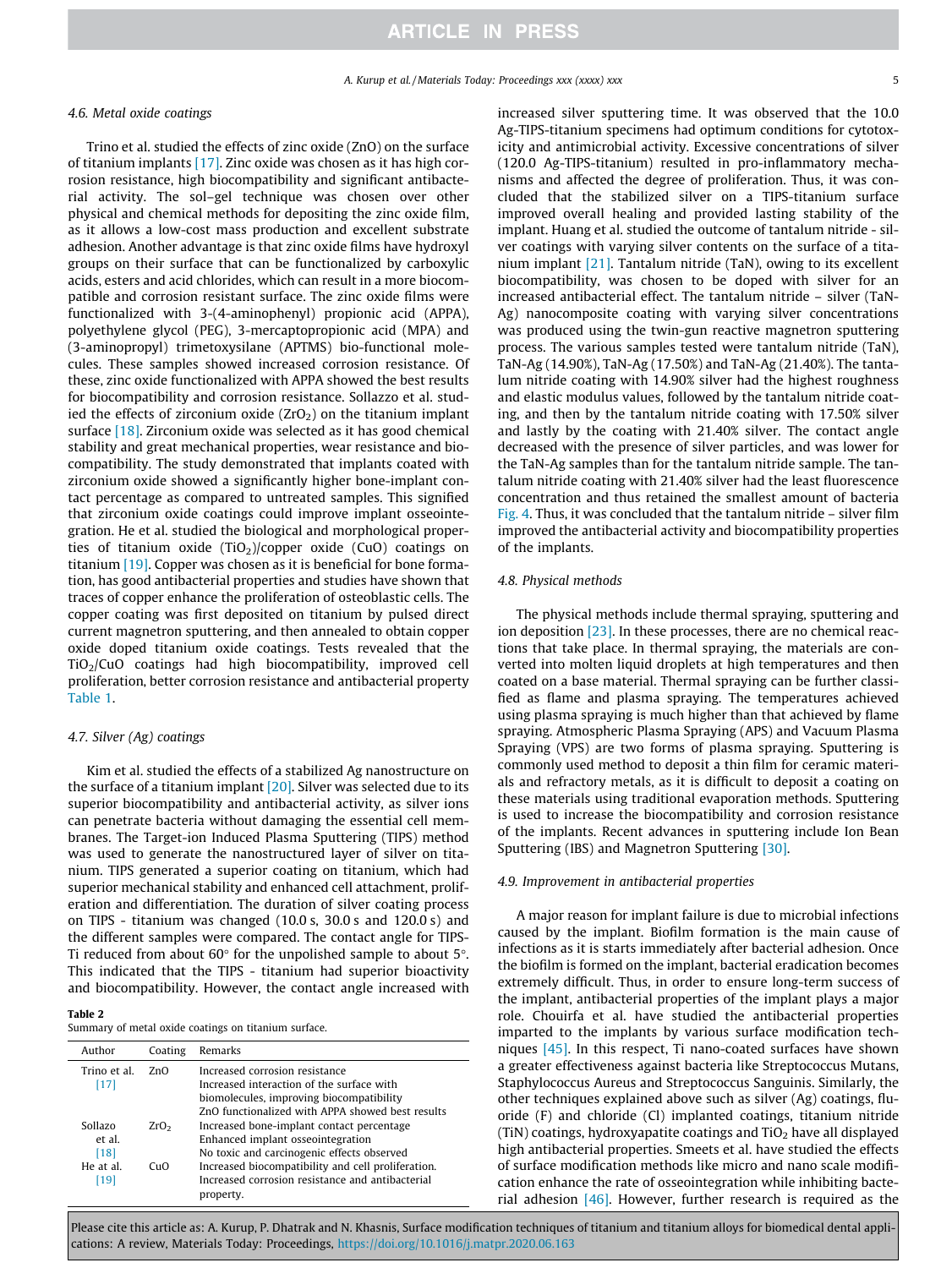

Fig. 4. Bacterial (*S. aureus*) growth on (a) Uncoated titanium sample (b) TaN coated sample (c) TaN with 21.40% silver coated sample [21].

current tests have been mainly in vitro testing and subsequent in vivo testing would be required

## 5. Limitations and future scope of Ti surface modification techniques

Ti implants are expensive and thus research is being conducted to find suitable substitutes to be used as implant materials. Stainless Steel (SS) 316L has superior corrosion resistance however has poor surface hardness. Thus, research is being conducted to improve the properties of the SS implants by coating with materials like Titanium Nitride (TiN) [47] and Tungsten Carbide (WC) [48]. These methods have demonstrated improved values of wear resistance and hardness, thus improving the properties of the base (SS 316L) metal. Magnesium is another metal that is gaining popularity as a biomedical material. However, its usage has been limited due to its quick degradation. Thus, subsequent research is being conducted to improve the properties of such Mg implants [49]. The use of polymer materials has increased greatly due to several advantages that they possess over metallic biomaterials, such as ability to be easily manufactured into desired size and shape, high protein binding property and biodegradability [1]. Saravanan et al. have studied the wear behaviour of Ultra High Molecular Weight Poly Ethylene (UHMWPE) reinforced with ceramic materials to test their suitability as biomaterials, especially as orthopaedic implants [50].

Some of the other challenges faced by traditional methods of surface coatings like hydroxyapatite coatings is their poor adherence to the titanium surface. This could increase the usage of nanoparticle coatings on the implant surface. Nanoparticles of silver (Ag), Zinc oxide (ZnO), Copper oxide (CuO), titanium nanotubes, nanocrystalline diamond particles and graphene show tremendous potential. Such methods possess improved osteoconductive and antimicrobial properties. Another prospective study could be into multifunctional coatings that would combine the properties of two different coating methods. For instance, titanium implants with a combined HA and graphene coating provides the biological advantages of the HA coating, while graphene is used to strengthen the brittle nature of the HA coating [1].

Thus, nanoparticle and multifunctional coatings show tremendous potential.

## 6. Conclusion

Some of the most promising surface modification techniques of Ti and its alloys for biomedical uses have been reviewed. In recent times, there has been an increased development of biomaterials that possess the ability to be implanted into the human body. These include applications like dental implant, orthopaedic implants and cardiovascular implants. Such materials are usually metals, polymers and ceramics. Presently, metals are the most frequently used as implant biomaterials as they combine significant mechanical strength along with a great potential to be biocompatible.

The popularity of titanium dental implants is on the rise and with this, the need to produce implants with superior life and success rate is necessary. However, titanium remains relatively unchanged in the human body, making it biologically inert. Therefore, in order to make the titanium implant biocompatible, it is necessary to alter the implant surface to increase the rate of osseointegration and to provide it with a greater abrasion resistance. The methods that have been reviewed in this paper have all shown major improvement in the biocompatibility, antibacterial activity, and anti-corrosion property of the Ti implants. These experiments are a good indicator that modifying the surface of the titanium implant would improve the stability and performance of the implants. The future of surface modification techniques would be to develop nanoparticle and multifunctional coatings that would combine the advantages of various coatings and provide a more favourable method of surface modification.

The popularity and usage of Ti implants is increasing each year. These implants are in constant contact with the human cells, thus, the interaction between the implant surface and the human cell should be studied and understood even further. This knowledge will be key in developing new implants that would overcome the existing flaws. It has been proven that surface modification has tremendous potential to improve the performance of the Ti implant, thus further research is necessary to develop novel surface modification techniques that will produce an implant which will have superior biocompatibility, antibacterial property, and corrosion and wear resistance.

### CRediT authorship contribution statement

Alekh Kurup: Conceptualization, Data curation, Formal analysis, Investigation, Methodology, Project administration, Software, Validation, Visualization, Writing - original draft. Pankaj Dhatrak: Data curation, Formal analysis, Investigation, Project administration, Software, Supervision, Validation, Visualization, Writing review & editing. Neha Khasnis: Data curation, Formal analysis, Investigation, Methodology, Validation, Visualization.

### Declaration of Competing Interest

The authors declare that they have no known competing financial interests or personal relationships that could have appeared to influence the work reported in this paper.